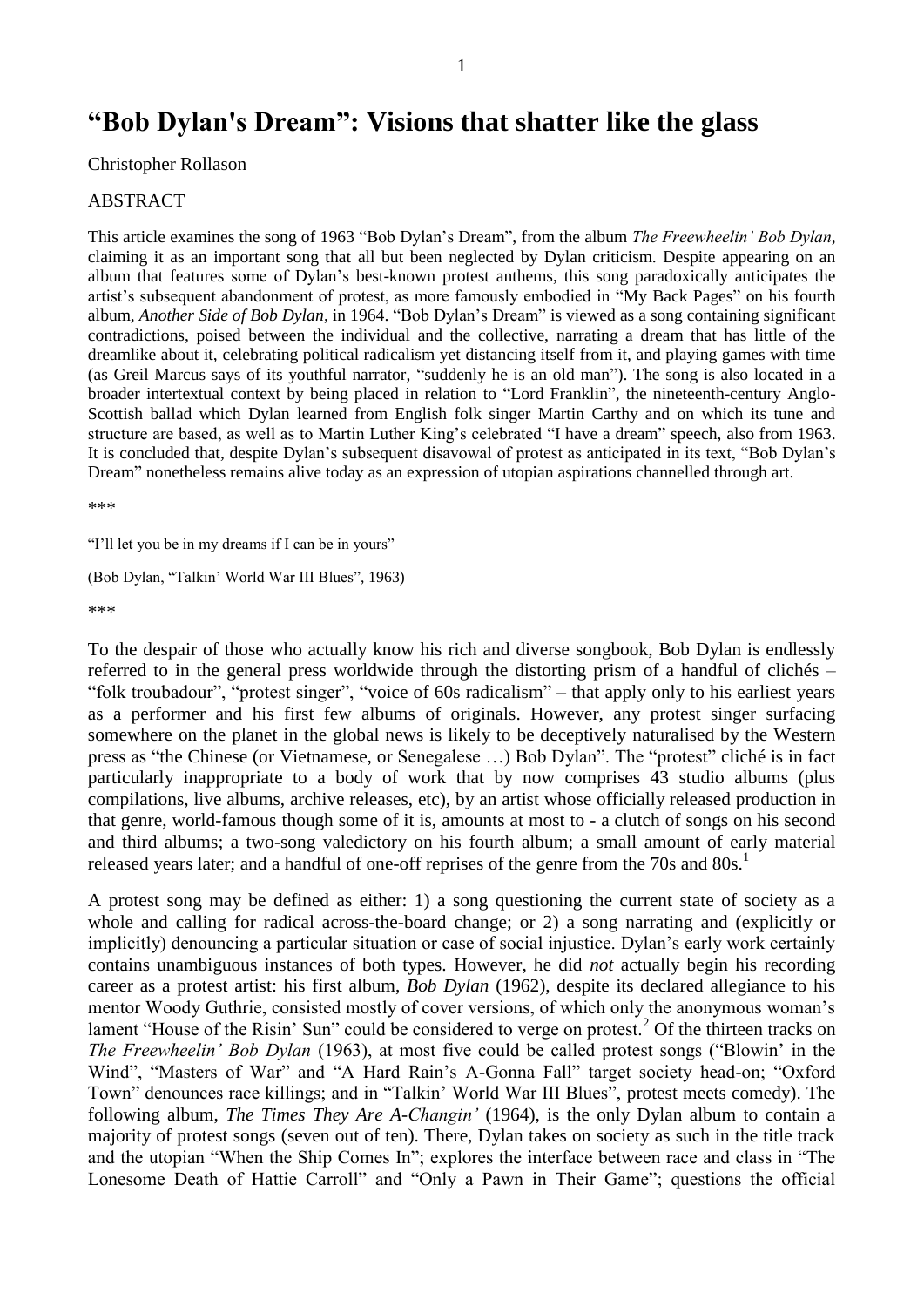narrative of US history in "With God on Our Side"; and tells tales of dire straits among farmers ("Ballad of Hollis Brown") and mining communities ("North Country Blues"). The period 1963- 1964 also threw up a number of lesser protest songs that saw official release only much later, among them "Talkin' John Birch Paranoid Blues", "Let Me Die in My Footsteps" (both pulled from the final release of *Freewheelin'*), "Paths of Victory", "John Brown", and "The Death of Emmett Till".<sup>3</sup> However, when the fourth album, *Another Side of Bob Dylan*, appeared in 1964, it featured a lone, somewhat impressionistic protest number ("Chimes of Freedom") - and, to the eternal chagrin of Dylan's politically orthodox followers, "My Back Pages", the song commonly seen as marking its author's farewell to protest.

In "My Back Pages", certainly, Dylan denounces his own "self-ordained professor's tongue / Too serious to fool", and bids farewell to the time when, "using ideas as my maps", he saw the world in terms of black-and-white simplicities, naive socio-political illusions that seemed "foundationed deep, somehow". At the same time, he questions the very notion of linear time, ludically claiming that his new, more reflective self is actually younger – and so fresher and more optimistic – than the solemn, prematurely aged self that went before. The paradox is hammered home in the song's celebrated refrain, "Ah, but I was so much older then  $/$  I'm younger than that now".<sup>4</sup> However, even before "My Back Pages", *The Freewheelin' Bob Dylan*, the best-selling album released in May 1963, includes a prophetic song which finds Dylan projecting himself forward to a future beyond protest, and, here already, also playing games with time. That song is "Bob Dylan's Dream".

\*\*

For years, the recording which appeared on *Freewheelin'* was the only official version of *Bob Dylan's Dream*. Today, however, there are two others: an alternate studio version recorded in April 1963, released in 2010 on the double CD *The Bootleg Series, vol. 9 - The Witmark Demos: 1962- 1964*; and a live performance dated 10 May 1963, on the CD released in 2011, *Bob Dylan in Concert: Brandeis University 1963*. The Witmark variant is believed to have been recorded a day before the *Freewheelin'* version. The song has been performed live a total of 50 times, four times in 1963 and, in a surprising revival, 46 times on Dylan's 1991 tour, following which it was dropped, never to reappear. It is thus very far from being a Dylan concert staple; nor is it is a song that has been much covered (though there is an impressive version by Judy Collins).<sup>5</sup> It has, however, certainly been listened to by large numbers of Dylan fans, given *Freewheelin'*s considerable sales count over half a century: yet it has received only passing, if appreciative mention - flashes of insight, certainly, but of the briefest - from even such major Dylan critics as Michael Gray, Greil Marcus or Stephen Scobie.

"Bob Dylan's Dream" is, decidedly, a very strange song. Michael Gray calls it "a song of great reflective eloquence about camaraderie, time and loss"<sup>6</sup>, and certainly it offers depths that belie its apparent simplicity. Its title suggests a uniquely personal experience (if it's Bob Dylan's dream, it's his and no-one else's), yet the tale it narrates is essentially collective. By the same token, the song seems to be claimed as Bob Dylan's creation and possession, but is actually based on an old folk ballad. It purports to be a dream, yet the events dreamed are perfectly credible from a realist perspective. It appears to be a young man's song, yet the tale it tells sounds far more like the recollections of a mature person. Stephen Scobie neatly encapsulates this paradox, referring to its "already-old youthful protagonist"<sup>7</sup>. The song, then, on closer inspection reveals a peculiar set of contradictions, and Greil Marcus captures its strangeness and ambiguities thus:

There he is, twenty-two, "riding on a train going west", dreaming of his true friends, his soul mates – and then suddenly he is an old man. He and his friends have long since vanished to each other … How was it that, in 1963, his voice and guitar calling up a smoky, out-of-focus portrait, Bob Dylan was already looking back, from forty, fifty, sixty years later?<sup>8</sup>.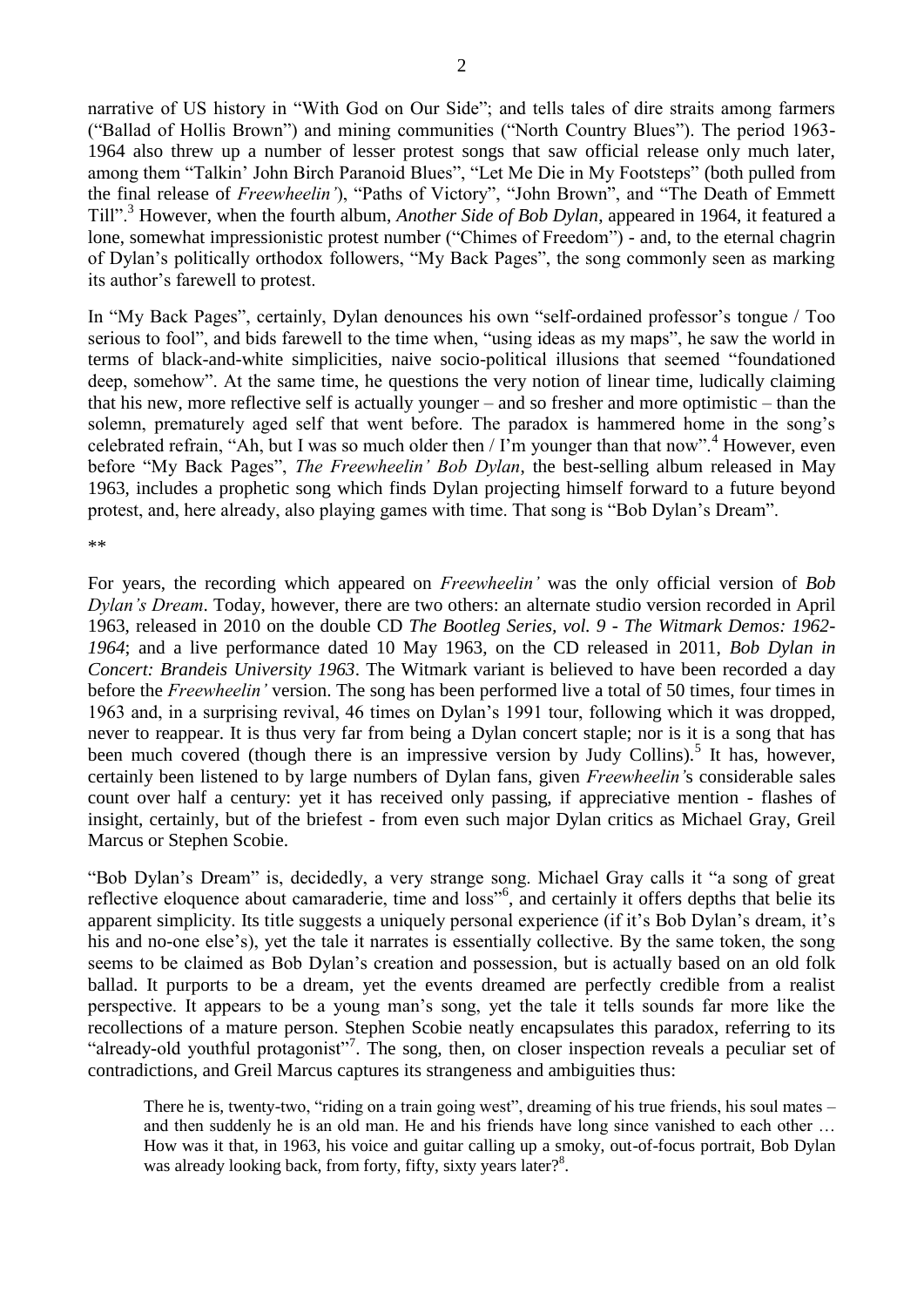However, as I shall endeavour to show, the contradictions are of a fertile nature, not breaking down into incoherence but, rather, generating a sense of the lost aspirations and shattered hopes of the 1960s.

As is well known, many of Dylan's early songs refer back musically and/or lyrically to older folk or blues compositions, usually anonymous, and on *Freewheelin'* alone there are multiple cases of such creative borrowing. "Blowin' in the Wind" derives from the freed slave's song "No More Auction Block", "Girl from the North Country" from the traditional English song "Scarborough Fair", "Bob Dylan's Blues" takes its tune from the blues standard "Stack-a-Lee", "Masters of War" reprises the English folk number "Nottamun Town", and "A Hard Rain's A-Gonna Fall" revisits the ballad "Lord Randall". For its part, "Bob Dylan's Dream" has its source, as has been recognised from the beginning, in an anonymous nineteenth-century Anglo-Scottish ballad, namely "Lord Franklin".

\*\*

This ballad, a first-person dramatic monologue, dates from the 1850s and tells of a real event, the ill-fated expedition by Rear Admiral Sir John Franklin (1786-1847; not actually a lord), who in 1845 led two vessels, the *Erebus* and the *Terror*, in search of the North-West Passage in what are now Canadian waters. Franklin never returned: his ships were trapped in the ice. The history of the expedition is nostalgically relived in the song by the narrator, one of his sailors who lived to tell the tale. The ballad came on the scene too late to appear in the classic collections of Thomas Percy or Walter Scott, but in its language and narrative form stands firmly within the age-old tradition. Dylan learnt "Lord Franklin" (alongside "Scarborough Fair") from the English folk singer Martin Carthy, in the winter of 1962 in London. According to Nat Hentoff in his sleevenotes *to Freewheelin'*, "there he heard a singer (whose name he recalls as Martin Carthy) perform 'Lord Franklin', and that old melody found a new adapted home in 'Bob Dylan's Dream'"<sup>9</sup>. The singer, "whose name [Dylan recalled] as Martin Carthy" went on to become an elder statesman of the British folk world. He recorded the ballad somewhat later, on his *Second Album* in 1966: the same recording was reissued in 1999 on a compilation CD, *A Collection*, with sleevenotes by Carthy himself on the songs, "Lord Franklin" included.<sup>10</sup>

The history of "Lord Franklin" has been unearthed in detail in a recent study by Jürgen Kloss, a German writer on folklore. His essay, published online in 2010, is entitled "'Bob Dylan's Dream' and 'Lady Franklin's Lament'", but despite its title in fact says little about Dylan's song, devoting most of its attention to the tangled history of the source ballad.<sup>11</sup> Kloss shows in loving detail how the song incarnated in different versions in both Scotland and northern England and was later collected under varying titles, among them "Lady Franklin's Lament", "Franklin's Crew" and "The Sailor's Dream". He identifies a good four modern-day recordings before Carthy's, all bunched around 1955-1956, the first being by the Canadian folk singer Wade Hemsworth in 1956, to be followed in the same year by Paul Clayton, Alan Mills and the well-known British folklorist A.L. Lloyd.

The text used here for "Lord Franklin" is that quoted in Kloss's essay as corresponding to the Carthy recording of  $1966^{12}$ . We cannot of course be sure exactly what the lyrics were that the British artist sang to Dylan, but they are unlikely to have been much different: as Kloss shows, Carthy's version relies heavily on that of A.L. Lloyd, using five of its six stanzas (the deleted stanza evokes Lady Franklin mourning her husband, a detail which accounts for the variant title "Lady Franklin's Lament").

\*\*

If we now return to "Bob Dylan's Dream", we need in the first place to establish a default text. The song consists of seven stanzas of four lines each, with an AABB rhymescheme, thus employing the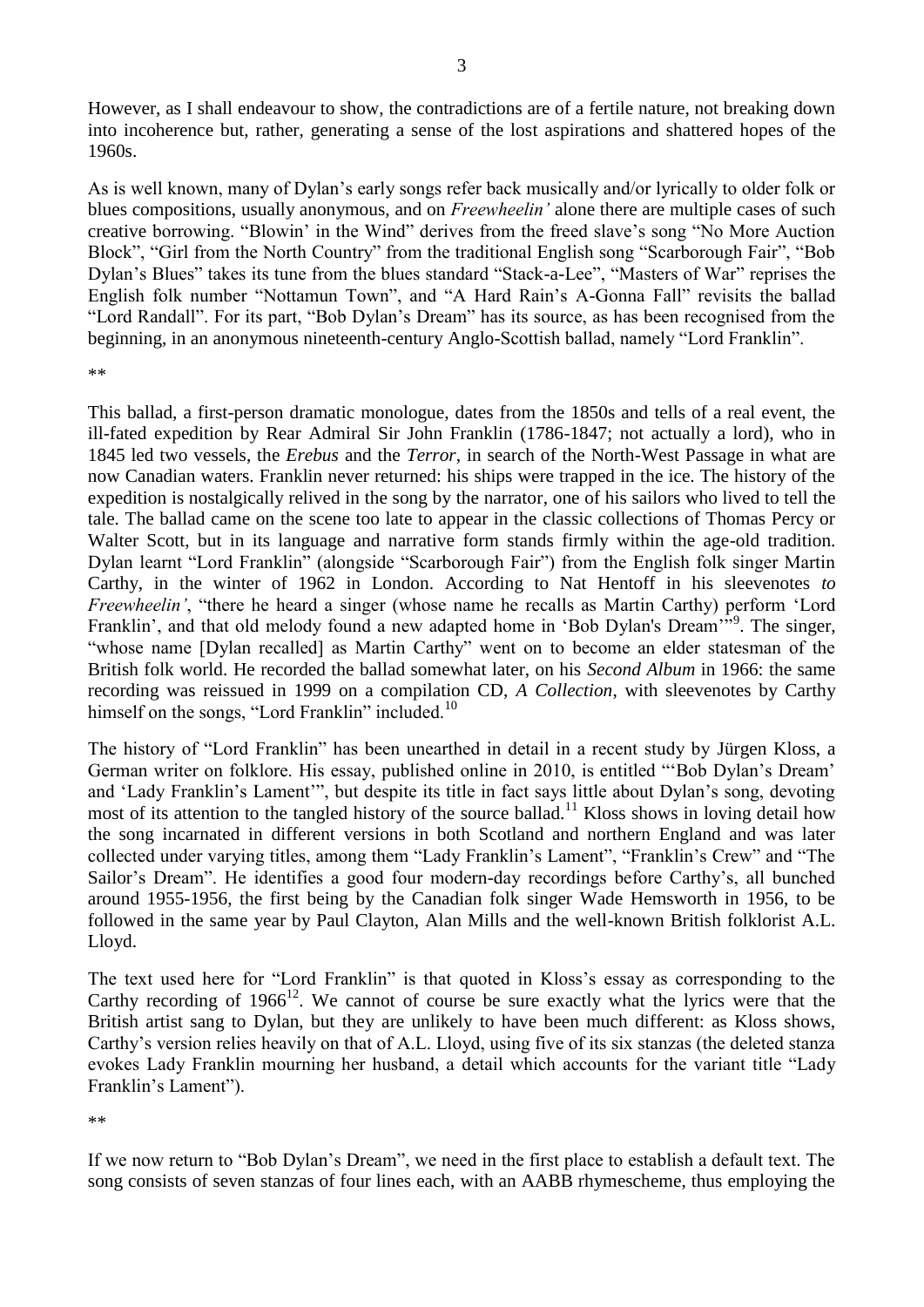same stanza and rhyme format as "Lord Franklin". The lyric text used as the basis for the analysis that follows is not the official text as published in successive print collections (most recently *Lyrics 1962-2001*), but the song as Dylan actually sings it on *Freewheelin'*. Effectively, there are four extant versions of the lyric: those performed on *Freewheelin'* and the Witmark and Brandeis albums, and that printed in *Lyrics*. If we take the sung *Freewheelin'* lyric as the default, a number of lyrical variants become apparent between that version and the other three. Most are very minor, but two deserve flagging. In stanza four line 1, on *Freewheelin'* and Brandeis Dylan sings "hungry hearts", whereas Witmark and *Lyrics* have "haunted hearts"; and in stanza six line 3*, Freewheelin'* (only) has "many a first friend", while all the other versions confine themselves to "many a friend". The possible significance of these variants will be considered below.

The song's title cries out for attention: this is one of the few Dylan songs - there are only three officially released ones - that actually bear a signature in their title. One of the other two, "Bob Dylan's Blues", is also on *Freewheelin'*; the third is "Bob Dylan's 115th Dream", on *Bringing It All Back Home* from 1965.<sup>13</sup> Paradoxically, if we consider that the song's structure comes from an earlier, anonymous source, the autograph signature in "Bob Dylan's Dream" reveals not a flamboyant individuality, but, rather, something more like a deliberate *un*originality. We may also wish to note that one of the alternate titles of "Lord Franklin" is "The Sailor's Dream". The sailor in the ballad is unnamed and scarcely individualised, and we may wonder if, in the transformation of "Lord Franklin"/ "The Sailor's Dream" into "Bob Dylan's Dream", Bob Dylan may not be making some kind of transindividual, even collective statement.

At all events, the title tells us that we are going to hear about Bob Dylan's dream, and the next question to ask is, what kind of dream is this? As it happens, the Dylan canon offers no lack of songs with the word 'dream' in their titles or texts - and, chronologically, "Bob Dylan's Dream" is the first, or at least first equal with "Talkin' World War III Blues", *Freewheelin's* other dream-song. Later, we find "Motorpsycho Nitemare", the already-mentioned "Bob Dylan's 115th Dream", "Visions of Johanna", "I Dreamed I Saw Saint Augustine", "Series of Dreams" and "This Dream of You" - not to mention lines and phrases such as "At dawn my lover comes to me/And tells me of her dreams" ("Gates of Eden"), "Everybody's doin' somethin'/I heard it in a dream" ("Too Much Of Nothing"), "My dreams are beyond control" ("Dear Landlord"), "the violence of a summer's dream" ("Every Grain of Sand"), "you're a dream-twister" ("Jokerman"), or "Heaven blazing in my head/I dreamed a monstrous dream" ("Cross the Green Mountain"). A whole procession of major songs – "Desolation Row", "The Ballad of Frankie Lee and Judas Priest", "Lily, Rosemary and the Jack of Hearts", "Isis", <sup>14</sup> "Changing of the Guards", "Señor (Tales of Yankee Power)", "Angelina", "Man in the Long Black Coat", "Dignity", "Red River Shore", "Ain't Talkin'" – unfold like dreams, with a non-naturalistic logic. Even very recently, in the title track of *Tempest* from 2012 we are told how the watchman uncannily "dreamed the *Titanic* was sinking", soon before dream morphed into reality.

And yet, the very mention of a song like "Desolation Row" or "Dignity" seems to fit uneasily with "Bob Dylan's Dream". The dream is introduced in the first stanza ("I dreamed a dream and it made me sad"), and appears to continue through four stanzas; the end of the dream is not signalled as such, but we can presume the last two stanzas to represent the dreamer's waking reflections. What, though, is going on in this dream? This song, inaugurating as it does that whole series-of-dreams across the Dylan canon, is in itself not specially dreamlike. We find little or nothing of the charged oneiric atmosphere of later dream-songs: there are no eerie lines like "we came to the pyramids all embedded in ice" ("Isis"), or "blood dryin' in my yellow hair as I go from shore to shore" ("Angelina"), or "There's smoke on the water, it's been there since June" ("Man in the Long Black Coat"). As for what the dreamer dreams of, it is, quite simply, a house and a room where he and his friends used to meet ("With half-damp eyes I stared to the room ..."). This is a perfectly plausible dream - a reliving of memories from the dreamer's past - but it remains completely within the limits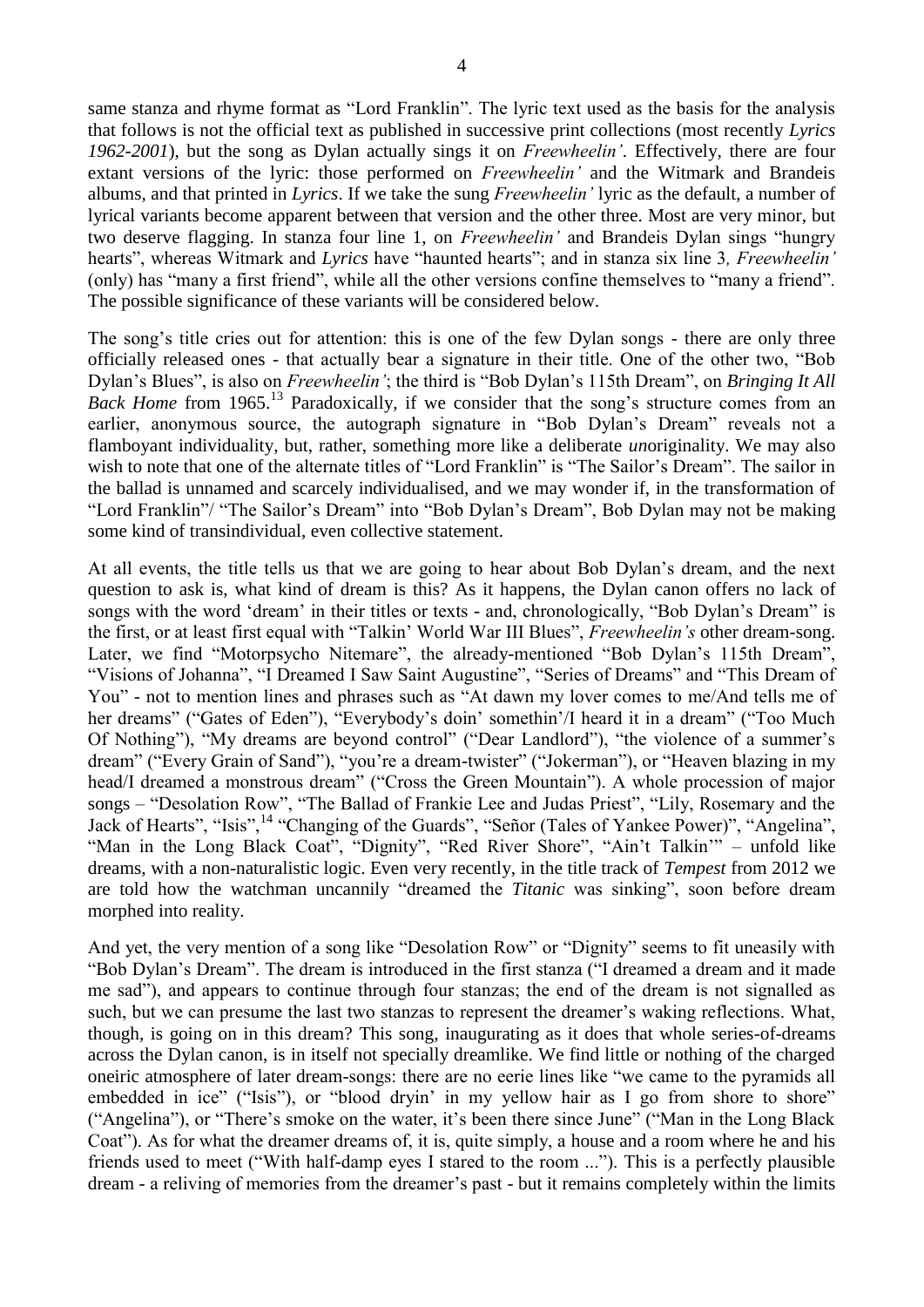of the naturalistic. Here - unlike in "Isis" or "Man in the Long Black Coat" - there is no sign of the complex distorting processes - condensation, displacement, symbolisation - which Sigmund Freud, in his monumental work of 1900, *The Interpretation of Dreams*, calls the "dream-work". It seems more appropriate to read this dream in terms of Aristotle's much older definition - as quoted by Freud at the beginning of his study - as "the mental activity of the sleeper".<sup>15</sup>

Meanwhile, though, who is dreaming? Superficially and from the title, the listener might presume that the dreamer is the historical individual Bob Dylan, the artist formerly known as Robert Allen Zimmerman. However, if we look again at stanza six: "Ah, many a year has passed and gone,/Many a gamble has been lost and won,/And many a road taken by many a first friend,/And each one I've never seen again", we have to conclude this cannot be the case: these are not the experiences or the sentiments of a young man in his very early twenties. The memories seem far, far away in the distant past; as Greil Marcus says, "suddenly he is an old man". The dreamer cannot be talking about his childhood: the lines: "As easy it was to tell black from white,/It was all that easy to tell wrong from right" suggest adult moral preoccupations, even if the beliefs signposted are simplistic. Nor do "weathered many a storm" or "till the early hours of the morn" point to a child's experience or habits. In addition, the significant variant "many a *first* friend", found only in the sung *Freewheelin'* text, has the effect of pushing the recollections further away from the vantage point in time of the dreamer.

The dream can only be that of a mature man – middle-aged or even older - recalling his days as a young adult. Nat Hentoff, in his sleevenotes, implies as much:

The song is a fond looking back at the easy camaraderie and idealism of the young when they were young. There is also in the Dream a wry but sad requiem for the friendships that have evaporated as different routes, geographical and otherwise, are taken<sup>16</sup>.

If this dream is Bob Dylan's dream, it is the dream of an older Bob Dylan in years to come, far removed from 1963; the historical Bob Dylan fast-forwards to create a future self, whom he then imagines re-creating the present Bob Dylan in a nostalgic, retrospective dream. The song, then, turns out to be Bob Dylan's fantasy about ... Bob Dylan dreaming about Bob Dylan!

Despite these onion-like layers of multiple selves, however, the dream is as much collective as it is individual: in the middle stanzas that describe the scenes dreamed, the dominant pronoun is not "I" but "we". The dreamer imagines himself surrounded by friends - part of a group, and, indeed, part of a movement. What is the nature of this collective experience? In stanzas two to four , the listener has the impression that it was essentially a light-hearted, non-serious way of life: "laughin' and singin' till the early hours of the morn", "jokin' and talkin' about the world outside", "we thought we could sit forever in fun". Laughter, joking, fun: such are the keywords of this part of the song. Nonetheless, the phrase "hungry hearts", in stanza four, hints at an undercurrent of seriousness, of unsatisfied and unsatisfiable yearning: it is "hungry" that Dylan sings in the *Freewheelin'* and Brandeis versions, not the more Gothic and Edgar Allan Poe-like "haunted" of the *Lyrics* and Witmark texts.<sup>17</sup> The whole notion of joking is, in fact, highly ambivalent in Dylan's world, as a glance at the motif in some of the later songs shows. The Jokerman of the song of that name is not someone to be trifled with ("You were born with a snake in both of your fists while a hurricane was blowing"); the grinning Jack of Hearts is an emissary of death; and the joker of "All Along the Watchtower" is a harbinger of chaos ("There's too much confusion/I can't get no relief").

All this suggests that the laughing and joking of "Bob Dylan's Dream" conceal something of much deeper import, and, indeed, stanza five takes the listener into quite different territory. The group of friends were not just fooling around; they were also talking about the state of the world, and they saw themselves as the standard-bearers for a whole new belief system. This is implied in the crucial lines: "As easy it was to tell black from white,/It was all that easy to tell wrong from right". These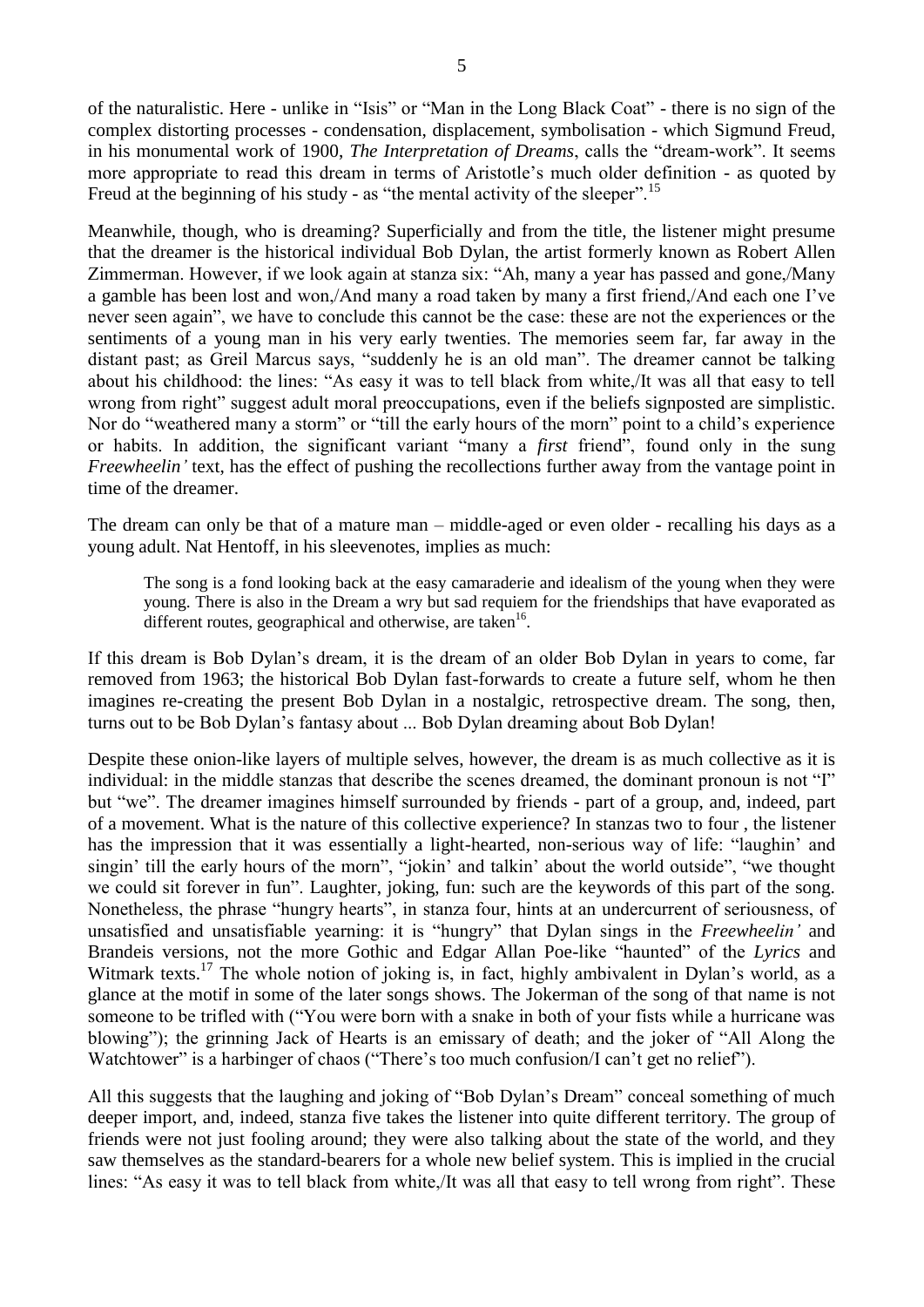people were idealists, with absolute faith in their utopian values and absolute certainty that they would triumph. This is the voice we hear in the prophetic tones of the early Dylan at his most portentous, as in some of the key songs on his next album: "Your old road is rapidly agein'/Please get out of the new one if you can't lend your hand/For the times they are a-changin'" ("The Times They Are A-Changin'"), or: "And like Pharaoh's tribe/They'll be drownded in the tide/And like Goliath they'll be conquered" ("When the Ship Comes In"). The message of those songs is crystalclear: we, the New Left, the flower of revolutionary youth, are right; you, mothers and fathers, senators and congressmen, Pharaoh's tribe, are wrong; and we are going to win!

As we know, by 1964 and *Another Side of Bob Dylan* that passionate certainty had begun to falter, and in "My Back Pages" on that album – the song which, as we saw above, is Dylan's farewell to protest - we hear him effectively recant his early moral absolutism, declaring: "Lies that life is black and white/Spoke from my skull. I dreamed/Romantic facts of musketeers ...". In those lines, the very word "dreamed" points back to "Bob Dylan's Dream" and that song's now-discarded blackand-white vision. The strange thing, however, is that in this song from *Freewheelin'* we already find Dylan, through the device of the dream, predicting the death of the movement he was, to all appearances, intensely and committedly a part of. On the same album, in "Blowin' in the Wind", Dylan asks rhetorically: "How many roads must a man walk down/Before you call him a man?", implying that all those roads are part of the one road that humanity will walk down on its journey to liberation. In "Bob Dylan's Dream", the road returns, but strangely and deceptively. Stanza five nostalgically evokes "the one road we travelled", but already threatens that it might one day "shatter or split"; and by the next stanza, that one road has become "many a road taken by many a first friend". These are not the roads of "Blowin' in the Wind", many roads making up one; these roads are twisting, forking, pointing in a thousand contradictory directions. The group of friends splits up, each member takes a different path, "and each one I've never seen again".

"Bob Dylan's Dream", then, seems to be anticipating the death of the 1960s, expressing the fear that the decade's hopes of liberation would disintegrate even as they were being spun. To quote Dylan's own lines from "Song to Woody" on his first album, "it looks like it's a-dyin' and it's hardly been born". Dylan's dreamer bids farewell to his dream with a clear gesture of finality: "I'd give it all gladly if our lives could be like that"; the listener gets the feeling that it's all over, the pretty people have disappeared like smoke, and things never will be "like that" again. The stark and disillusioned words of "I Pity the Poor Immigrant" - from *John Wesley Harding*, released five momentous years after *Freewheelin'* - may stand as an epitaph to the buried hopes of "Bob Dylan's Dream": in that later song, "visions in the final end/Must shatter like the glass".

\*\*\*

To illuminate "Bob Dylan's Dream" further - and, especially, this dimension of frustrated aspirations and lost hopes – we may now look more closely at "Lord Franklin", the ballad that underlies "Bob Dylan's Dream" like a half-hidden, older substratum.

Dylan's song quite visibly bases its first stanza on the opening of "Lord Franklin". The ballad starts: "We were homeward bound one night on the deep/Swinging in my hammock I fell asleep". Dylan transfers the scene from sea to land, and replaces the ship by a train: "While riding on a train goin' west/I fell asleep for to take my rest". The anonymous nineteenth-century sailor is replaced by an unidentified twentieth-century individual who, as we have seen, cannot be the barely adult Bob Dylan who wrote the song, but may represent Dylan's future self. The song's third and fourth lines closely follow the ballad: "I dreamed a dream and it made me sad/Concerning myself and the first few friends I ever had" / "I dreamed a dream and I thought it true,/Concerning Franklin and his gallant crew".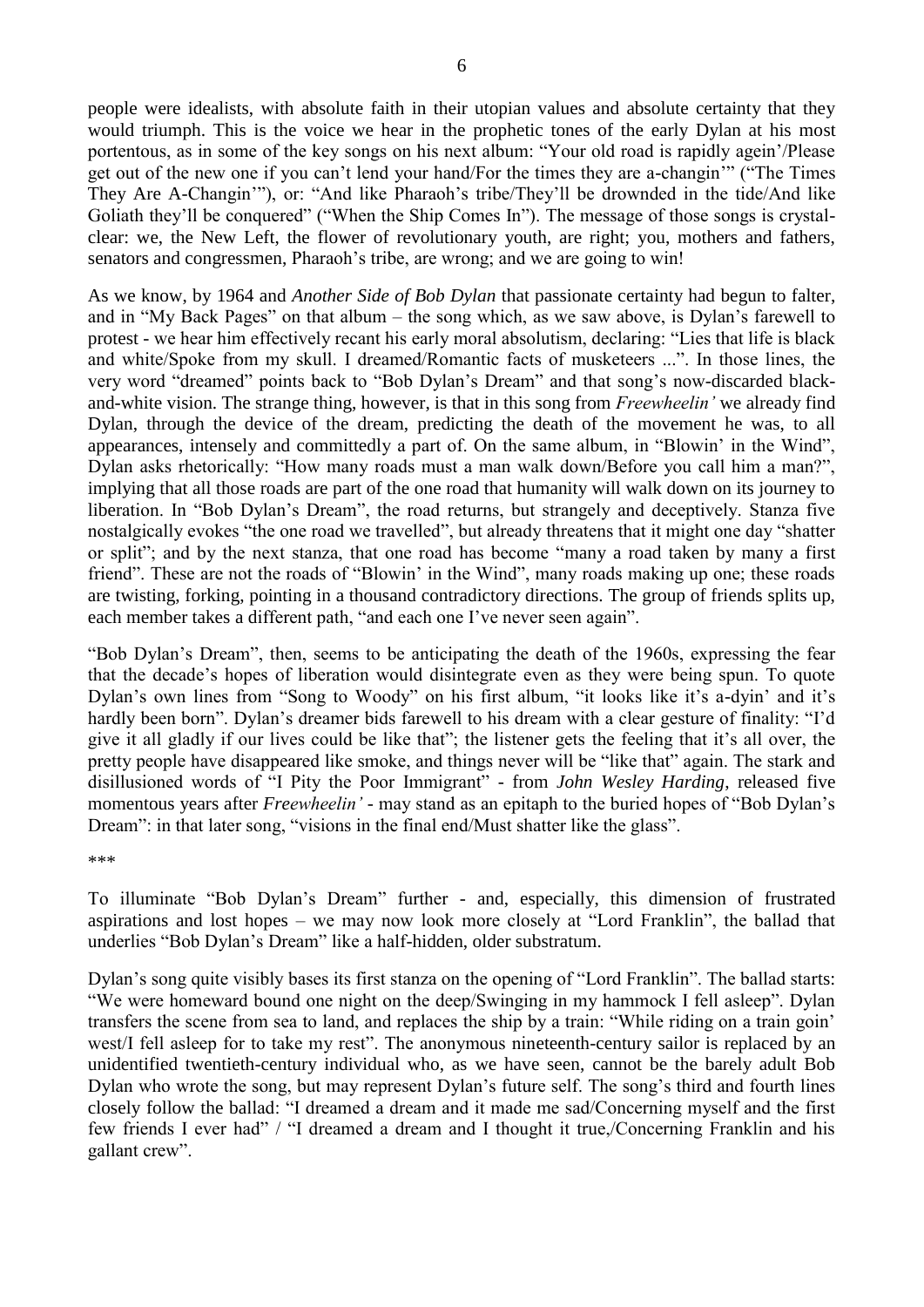Indeed, the oddly naturalistic nature of Dylan's dream seems less strange when we realise that the dream in "Lord Franklin" is similarly undreamlike. The ballad's narrator is an old sea-dog, a survivor from Franklin's expedition of many years before. "Swinging in [his] hammock" in a quite different ship, he falls asleep, and relives his old experiences in dream. Here as in "Bob Dylan's Dream", what is dreamt is perfectly credible and possible - less dream than memory.

Stanzas two to four of "Lord Franklin" in the Carthy text correspond to stanzas two to six of "Bob Dylan's Dream": in the middle section of both, the narrator recounts and comments on the past. Each was a member of a group - but where in "Bob Dylan's Dream" it was a band of equal friends, in the older song it was a crew of seamen, under the captainship of Franklin. Dylan's source story thus has a clear hierarchical dimension which is absent from his reworking.

Despite this difference, the two songs have in common the elements of *aspiration* and *exploration*. The group of friends in "Bob Dylan's Dream" are pre-1968 libertarians, exploring a world of joyous hedonism and collective sharing, and aspiring, with black-and-white naivety, to a better world. "Lord Franklin", more concretely, is based on a literal, geographical project of exploration. The aim of Franklin's voyage was to seek out the North-West Passage, the direct route from North America to Asia via the Polar Sea - a route no European had managed to navigate successfully. It is actually a complete failure: his ships are immobilised on "mountains of ice", and Franklin and almost all his crew perish there in the "frozen ocean" ("the fate of Franklin no man may know"). Yet the narrator - a sailor who somehow lived to tell the tale - remains fascinated by Franklin's doomed adventure, and even claims he would go through the whole thing again ("for my long-lost Franklin I would cross the main"). As the nineteenth-century voyagers explored the polar seas, so, we may surmise, the group of friends of "Bob Dylan's Dream" explored a universe of ideas and sensations - until suddenly their world froze on them. Both songs come round full circle, with Dylan's final stanza closely following that of "Lord Franklin", in the rhyme of the first couplet ("vain/again" for "pain/main") and the phrasing and emotions of the second ("Ten thousand dollars at the drop of a hat/I'd give it all gladly if our lives could be like that" / "Ten thousand pounds would I freely give,/To know on earth that my Franklin do live").

There is, certainly, a sense of adventure and excitement in the ballad of Franklin. Yet the old tale also has a harsher side, for our sailor seems curiously fixated on *authority* and *power*. He is no doubt a person of quite ordinary origins, yet he is lost in admiration for his deceased superior whom he twice calls "my" Franklin, suggesting a quite high degree of identification.<sup>18</sup> In addition. at some point in the ballad's history somebody gave it the title "Lord Franklin", thus deferentially and unhistorically elevating Sir John Franklin to a peerage which was never his. In reality - at least according to Martin Carthy's sleevenotes to *A Collection* - Franklin's handling of the voyage was less than competent:

What was completely unexpected, however, was that the lime juice stored in barrels became useless and half the crew of both ships died of scurvy ... The real tragedy was Franklin's blunder in not allowing for such a contingency: he had taken along beautiful tea services, flags and dress uniforms for the celebrations when their mission was accomplished, instead of extra food supplies (Carthy  $1999)^{19}$ .

If the mission never was accomplished, part of the blame seems to lie with a captain not entirely worthy of the trust invested in him by his "gallant crew". Today's listener may also care to note certain details of Sir John Franklin's previous career: he had served under Nelson in the battle of Trafalgar, had taken part in the naval bombardment of New Orleans in the British-American war of  $1814$ ,<sup>20</sup> and, from 1837 to 1844, had been governor of Van Diemen's Land (today Tasmania), a colony best known as a loading-off point for transported offenders.<sup>21</sup> In other words, Franklin was fully and directly identified with the British empire, and may be considered a living symbol of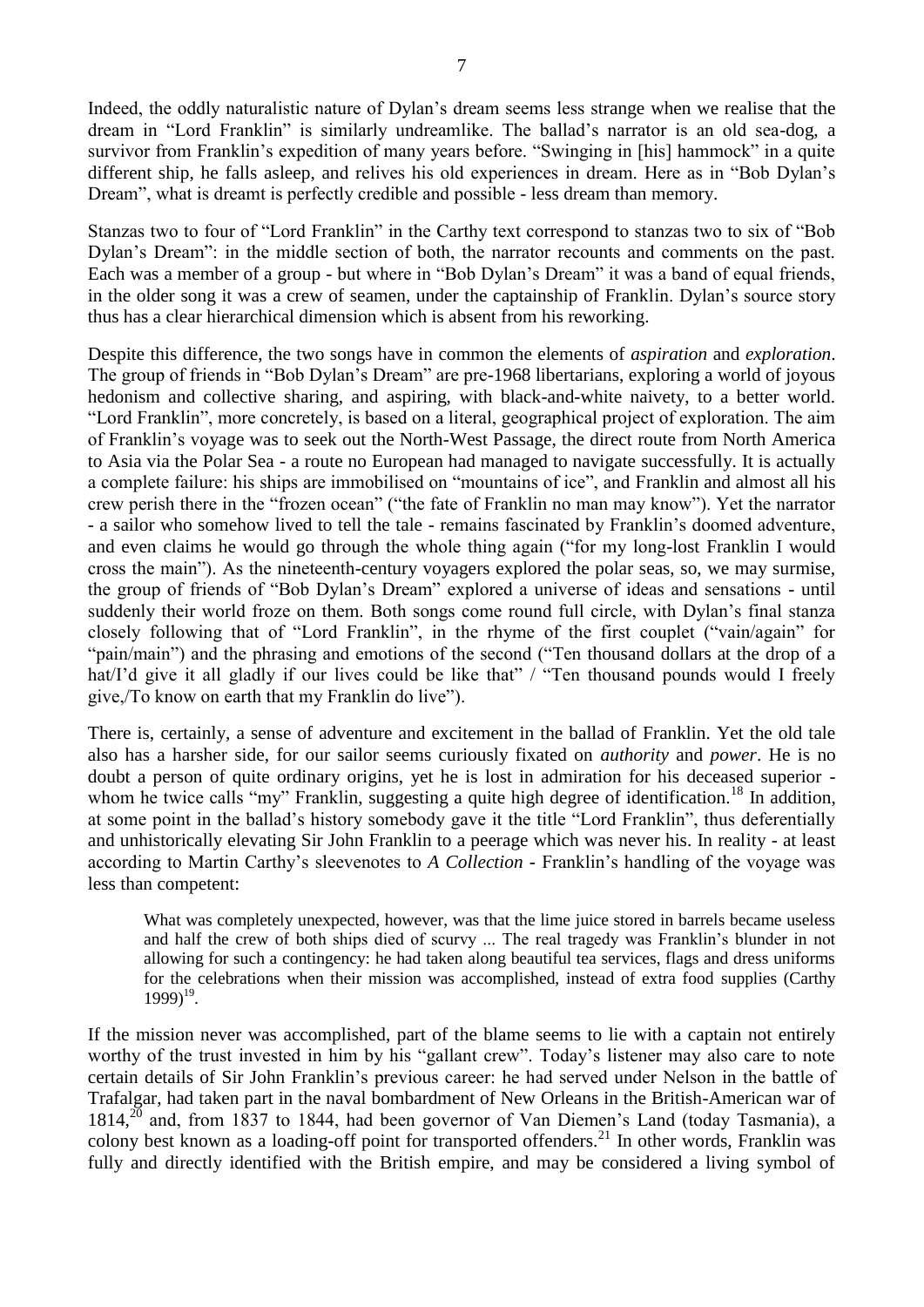colonial power - of an imperial authority with which, we may speculate, the sailor-narrator of the ballad is somewhat uncritically identifying.

\*\*

Meanwhile, if "Bob Dylan's Dream" is based on a ballad whose central adventure is grounded in what may be an undue respect for constituted authority and imperial power, we may have to conclude that the song's early-60s utopia is seriously flawed. Dylan's song certainly gives the impression of a lost golden time, when idealistic, hungry-hearted youth travelled joyously down "one road". Indeed, some listeners may wish to recall an earlier revolutionary period, and William Wordsworth's tribute, in *The Prelude*, his memoir in verse first drafted in 1805, to the heady days of the French Revolution in the first flush of the fall of the Bastille:

Bliss was in that dawn to be alive, But to be young was very Heaven! O times, In which the meagre, stale, forbidding ways Of custom, law and statute took at once The attraction of a country in romance! (...) Not in Utopia, - subterraneous fields, - Or some secreted island, Heaven knows where! But in the very world which is the world Of all of us, - the place in which, in the end, We find our happiness, or not at all!<sup>22</sup>

However, Wordsworth had, by the end of his career, mutated into a convinced Tory and pillar of the Anglican church. Bob Dylan, as we know, soon distanced himself from the revolutionary utopian stance of his second and third albums; and in that year of years, 1968, he was taken up not with barricades and street-fighting but with the Bible-drenched metaphysics of *John Wesley Harding*. By 1975 and *Blood on the Tracks*, we find Dylan looking back on the 60s as an era that is gone for ever, as the narrator of "Tangled Up In Blue" recalls the decline and fall of his onetime countercultural associates, their hearts iced up like Franklin's vessels in the polar wastes ("something inside of him died"; "she ... froze up inside"). It may be suggested, at least speculatively, that if the radical youth movement whose dynamic is implicit in "Bob Dylan's Dream" was fated to burn itself out so fast, one of the reasons may be found by digging below the surface of that song and unearthing its substratum in "Lord Franklin": no revolution will survive unless it comes to terms with the problem of authority. Nor will it survive unless it manages to deal with that authority, not as a purely outside force, but as a presence within - the other voice in that inner dialogue between authoritarian and libertarian selves which Dylan, years later on the *Infidels* album in 1983, was to dramatise memorably as "I and I".

\*\*\*

The visions of the 60s shattered like the glass; the one road shattered and split. Still, a few months after the release of *Freewheelin'* it was Martin Luther King who declared, on 28 August 1963: "I have a dream". *Bob Dylan's dream* in the generic sense – not the song, but the artist's early vision is, like King's, a dream of utopia: a vision of universal liberation, of the breaking of bonds and barriers. In the words of King's famous Lincoln Memorial speech: "I have a dream that one day every valley shall be exalted, every hill and mountain shall be made low, the rough places plains, and the crooked places will be made straight"<sup>23</sup>.

It may be in the end that the dream is neither Bob Dylan's nor Martin Luther King's, but the collective waking dream of a brief yet pivotal moment in American and Western history - the memory-trace of a vision that appeared to sum up an era, and was not merely an illusion, for it bore concrete results in the real advances made in civil rights. King was assassinated; Dylan closed the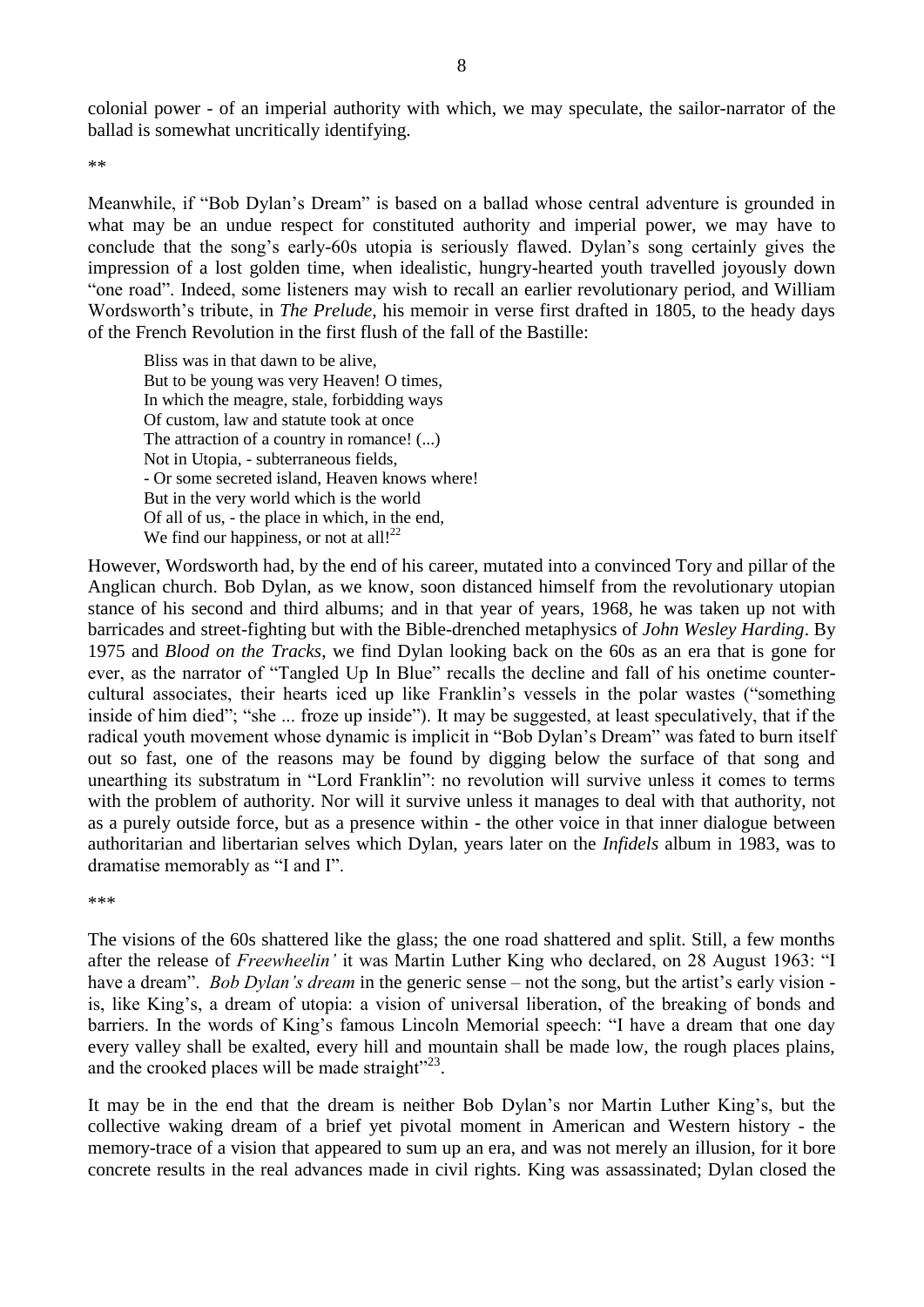book on his back pages. Dylan said "no" to protest, reclaiming his artistic freedom and aware that the heady utopian dream could not last. And yet, even so - back then, "to be young was very Heaven", for however brief a time; and today's listeners may even wish to conclude that one day, in their or their descendants' lifetime, perhaps after all "our lives could be like that" once more. The dream remains that art and aspiration can remodel Wordsworth's "very world which is the world of all of us" – perhaps less changing it through social revolution than remaking it through human creativity. Our words are told, our stories are sung: the old tales are retold, the old songs are sung afresh, and the series of dreams begins anew.

## \*\*\*

<u>.</u>

Note: This article was published in Frances Downing Hunter (ed.), *Professing Dylan*, Memphis, Tennessee: PhillipsMemphis Publishing, 2016, pp. 31-41. An earlier version appeared online on the Bob Dylan Critical Corner site in 2000 (see: http://nicolamenicacci.com/bdcc/ChrisRollasongsonganalyses.pdf).

<sup>6</sup> Michael Gray, sleevenotes to *Bob Dylan in Concert: Brandeis University 1963*, Columbia, 2011.

7 Stephen Scobie, *Alias Bob Dylan Revisited*, Red Deer, Alberta: Red Deer College Press, 2004, 46.

<sup>1</sup> This category would include the single "George Jackson" (1970), "Hurricane" (on *Desire*, 1975) and the anti-war "License to Kill" (on *Infidels*, 1983).

<sup>2</sup> Among the recently released early-Dylan archive recordings, the *Minneapolis Party Tape* (recorded 1961, released 2011) features covers of certain Guthrie compositions – "Ramblin' Round", "Pastures of Plenty" - that could be described as protest songs, although of course relating to an earlier period.

<sup>3</sup> The first three were officially released on *The Bootleg Series, vols. 1-3 (*1991), the second two on *The Bootleg Series, vol. 9 - The Witmark Demos: 1962-1964* (2010); a live version of "John Brown" had appeared earlier on *MTV Unplugged* (1995).

<sup>&</sup>lt;sup>4</sup> Other than "Bob Dylan's Dream" itself (cf. discussion of text below) and except where indicated otherwise, quotations from Dylan songs in this essay are taken from: Bob Dylan, *Lyrics 1962-2001*, New York: Simon & Schuster, 2004 (hereinafter referred to as *Lyrics*).

<sup>5</sup> Collins' version is on her album *Just Like A Woman: Judy Sings Dylan* (1993).

<sup>&</sup>lt;sup>8</sup> Greil Marcus, "Hibbing High School and the 'Mystery' of Democracy", Colleen J. Sheehy and Thomas Swiss (eds.). *Highway 61 Revisited: Bob Dylan's Road from Minnesota to the World*, Minneapolis: University of Minnesota Press, 2009, 3-14 (12).

<sup>9</sup> Nat Hentoff, sleevenotes to *The Freewheelin' Bob Dylan*, CBS, 1963.

<sup>&</sup>lt;sup>10</sup> Post-Carthy, there is a superb recording of the song by the Anglo-Scottish folk-rock group Pentangle, with lyrics very similar to those sung by Carthy, on their 1970 album *Cruel Sister*.

<sup>11</sup> Jürgen Kloss, "'Bob Dylan's Dream' & 'Lady Franklin's Lament'", 2010, [www.justanothertune.com/html/ladyfranklin.html](http://www.justanothertune.com/html/ladyfranklin.html) (accessed 14 March 2013). The author writes: "It is well-known that Bob Dylan often has borrowed melodies and sometimes also ideas for the lyrics from so-called 'old Folk songs'. A typical example is 'Bob Dylan's Dream'. But in this case the story of the song that had served as the model is even more interesting and illuminating because it shows in detail how fragmentary relics of a half-forgotten broadside ballad from the 19th century can start a new life as a respected "old Folk song"'.

<sup>&</sup>lt;sup>12</sup> Online at: [www.justanothertune.com/html/ladyfranklin.html](http://www.justanothertune.com/html/ladyfranklin.html) (accessed 14 March 2013).

<sup>&</sup>lt;sup>13</sup> There is also the early, unreleased "Bob Dylan's New Orleans Rag". Inside Dylan's song texts, signature references are even fewer: Stephen Scobie identifies the line "You may call me Bobby, you may call me Zimmy' from 'Gotta Serve Somebody" (1978), and the enigmatic phrase "slayin' Bob Dylan in my bed" from "Caribbean Wind" as performed in San Francisco on 12 November 1980 (words which do not appear in the released version) (Scobie 2004, 60-61).

 $14$  Co-written with Jacques Levy.

<sup>&</sup>lt;sup>15</sup> Sigmund Freud, *The Interpretation of Dreams* [1900], trans. James Strachey, Harmondsworth: Penguin, 1976, 59.  $16$  Hentoff (1963).

<sup>&</sup>lt;sup>17</sup> This intimation of restless, unsatisfied longing may have been taken up almost two decades later by Bruce Springsteen in his anthemic "Hungry Heart", on his album of 1980 *The River*.

There may be a degree of conflation between the feelings of the crewman towards Franklin and those of Lady Franklin in the A.L. Lloyd text, despite her being edited out of the Carthy text.

<sup>19</sup> Martin Carthy, sleevenotes to *Martin Carthy: A Collection*, Topic Records, 1999.